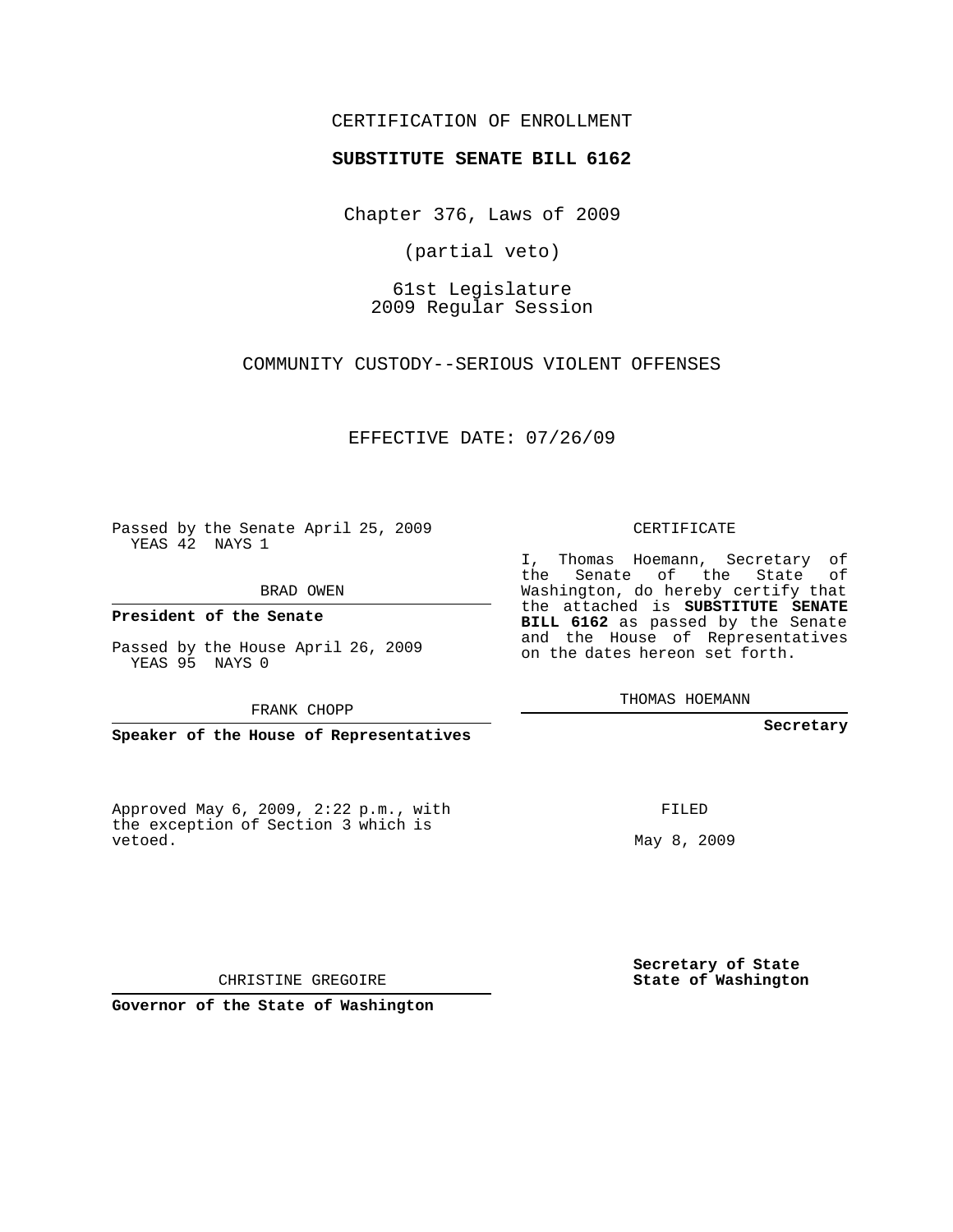## **SUBSTITUTE SENATE BILL 6162** \_\_\_\_\_\_\_\_\_\_\_\_\_\_\_\_\_\_\_\_\_\_\_\_\_\_\_\_\_\_\_\_\_\_\_\_\_\_\_\_\_\_\_\_\_

\_\_\_\_\_\_\_\_\_\_\_\_\_\_\_\_\_\_\_\_\_\_\_\_\_\_\_\_\_\_\_\_\_\_\_\_\_\_\_\_\_\_\_\_\_

Passed Legislature - 2009 Regular Session

**State of Washington 61st Legislature 2009 Regular Session By** Senate Ways & Means (originally sponsored by Senator Prentice) READ FIRST TIME 04/24/09.

 AN ACT Relating to criminal justice: Providing for the supervision of offenders sentenced to community custody regardless of risk classification if the offender has a current conviction for a serious violent offense as defined in RCW 9.94A.030; amending RCW 9.94A.501 and 9.94A.501; creating a new section; providing effective dates; providing an expiration date; and declaring an emergency.

BE IT ENACTED BY THE LEGISLATURE OF THE STATE OF WASHINGTON:

 **Sec. 1.** RCW 9.94A.501 and 2009 c ... (ESSB 5288) s 1 are each amended to read as follows:

 (1) The department shall supervise every offender convicted of a misdemeanor or gross misdemeanor offense who is sentenced to probation in superior court, pursuant to RCW 9.92.060, 9.95.204, or 9.95.210, for an offense included in (a) and (b) of this subsection. The superior court shall order probation for:

 (a) Offenders convicted of fourth degree assault, violation of a domestic violence court order pursuant to RCW 10.99.040, 10.99.050, 26.09.300, 26.10.220, 26.26.138, 26.50.110, 26.52.070, or 74.34.145, and who also have a prior conviction for one or more of the following: (i) A violent offense;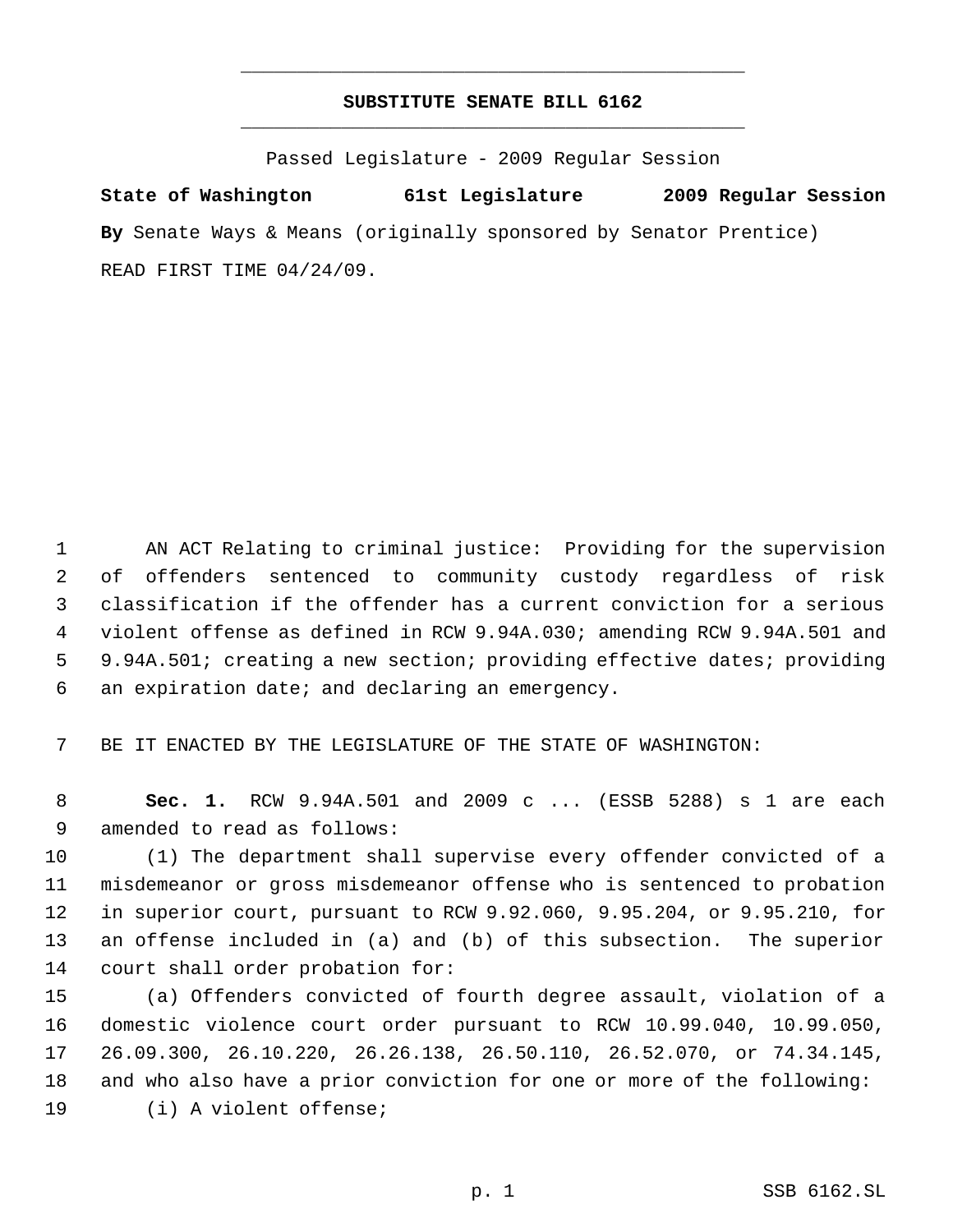- (ii) A sex offense;
- (iii) A crime against a person as provided in RCW 9.94A.411;
- (iv) Fourth degree assault; or
- (v) Violation of a domestic violence court order; and
- (b) Offenders convicted of:
- (i) Sexual misconduct with a minor second degree;
- (ii) Custodial sexual misconduct second degree;
- 8 (iii) Communication with a minor for immoral purposes; and
- 

(iv) Failure to register pursuant to RCW 9A.44.130.

 (2) Misdemeanor and gross misdemeanor offenders supervised by the department pursuant to this section shall be placed on community custody.

 (3) The department shall supervise every felony offender sentenced to community custody whose risk assessment, conducted pursuant to subsection (6) of this section, places the offender in one of the two highest risk categories.

 (4) Notwithstanding any other provision of this section, the department shall supervise an offender sentenced to community custody regardless of risk classification if the offender:

20 (a) Has a current conviction for a sex offense or a serious violent offense as defined in RCW 9.94A.030;

 (b) Has been identified by the department as a dangerous mentally ill offender pursuant to RCW 72.09.370;

 (c) Has an indeterminate sentence and is subject to parole pursuant to RCW 9.95.017;

(d) Was sentenced under RCW 9.94A.650, 9.94A.660, or 9.94A.670; or

(e) Is subject to supervision pursuant to RCW 9.94A.745.

 (5) The department is not authorized to, and may not, supervise any offender sentenced to a term of community custody, community placement, or community supervision or any probationer unless the offender or probationer is one for whom supervision is required under subsection (1), (2), (3), or (4) of this section.

 (6) The department shall conduct a risk assessment for every felony offender sentenced to a term of community custody, community placement, or community supervision who may be subject to supervision under this section.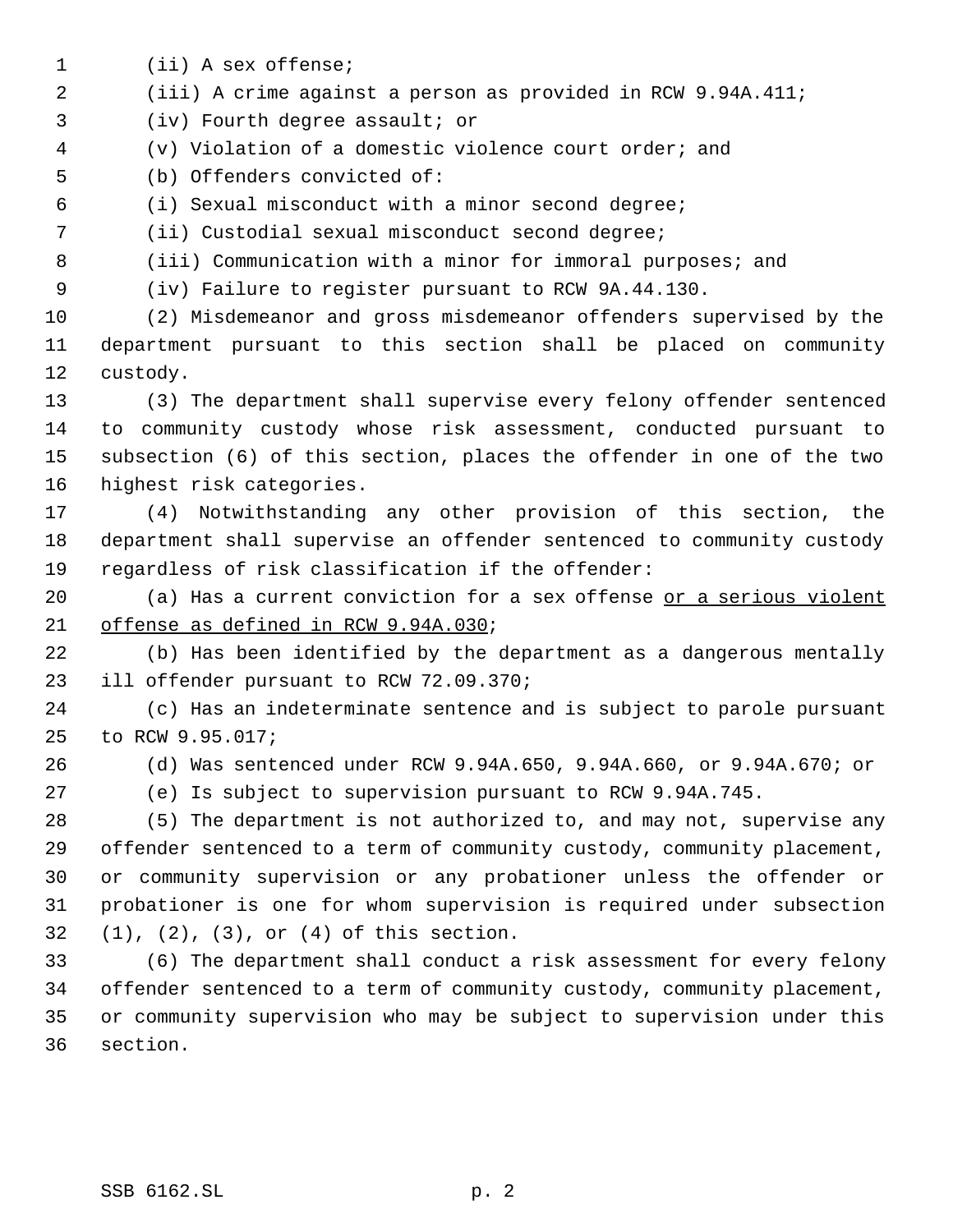**Sec. 2.** RCW 9.94A.501 and 2009 c ... (ESSB 5288) s 2 are each amended to read as follows:

 (1) The department shall supervise every offender convicted of a misdemeanor or gross misdemeanor offense who is sentenced to probation in superior court, pursuant to RCW 9.92.060, 9.95.204, or 9.95.210, for an offense included in (a) and (b) of this subsection. The superior court shall order probation for:

 (a) Offenders convicted of fourth degree assault, violation of a domestic violence court order pursuant to RCW 10.99.040, 10.99.050, 26.09.300, 26.10.220, 26.26.138, 26.50.110, 26.52.070, or 74.34.145, and who also have a prior conviction for one or more of the following: (i) A violent offense;

(ii) A sex offense;

(iii) A crime against a person as provided in RCW 9.94A.411;

(iv) Fourth degree assault; or

- (v) Violation of a domestic violence court order; and
- (b) Offenders convicted of:
- 18 (i) Sexual misconduct with a minor second degree;
- (ii) Custodial sexual misconduct second degree;
- (iii) Communication with a minor for immoral purposes; and

(iv) Failure to register pursuant to RCW 9A.44.130.

 (2) Misdemeanor and gross misdemeanor offenders supervised by the department pursuant to this section shall be placed on community custody.

 (3) The department shall supervise every felony offender sentenced to community custody whose risk assessment, conducted pursuant to subsection (6) of this section, classifies the offender as one who is at a high risk to reoffend.

 (4) Notwithstanding any other provision of this section, the department shall supervise an offender sentenced to community custody regardless of risk classification if the offender:

 (a) Has a current conviction for a sex offense or a serious violent offense as defined in RCW 9.94A.030;

 (b) Has been identified by the department as a dangerous mentally ill offender pursuant to RCW 72.09.370;

 (c) Has an indeterminate sentence and is subject to parole pursuant to RCW 9.95.017;

(d) Was sentenced under RCW 9.94A.650, 9.94A.660, or 9.94A.670; or